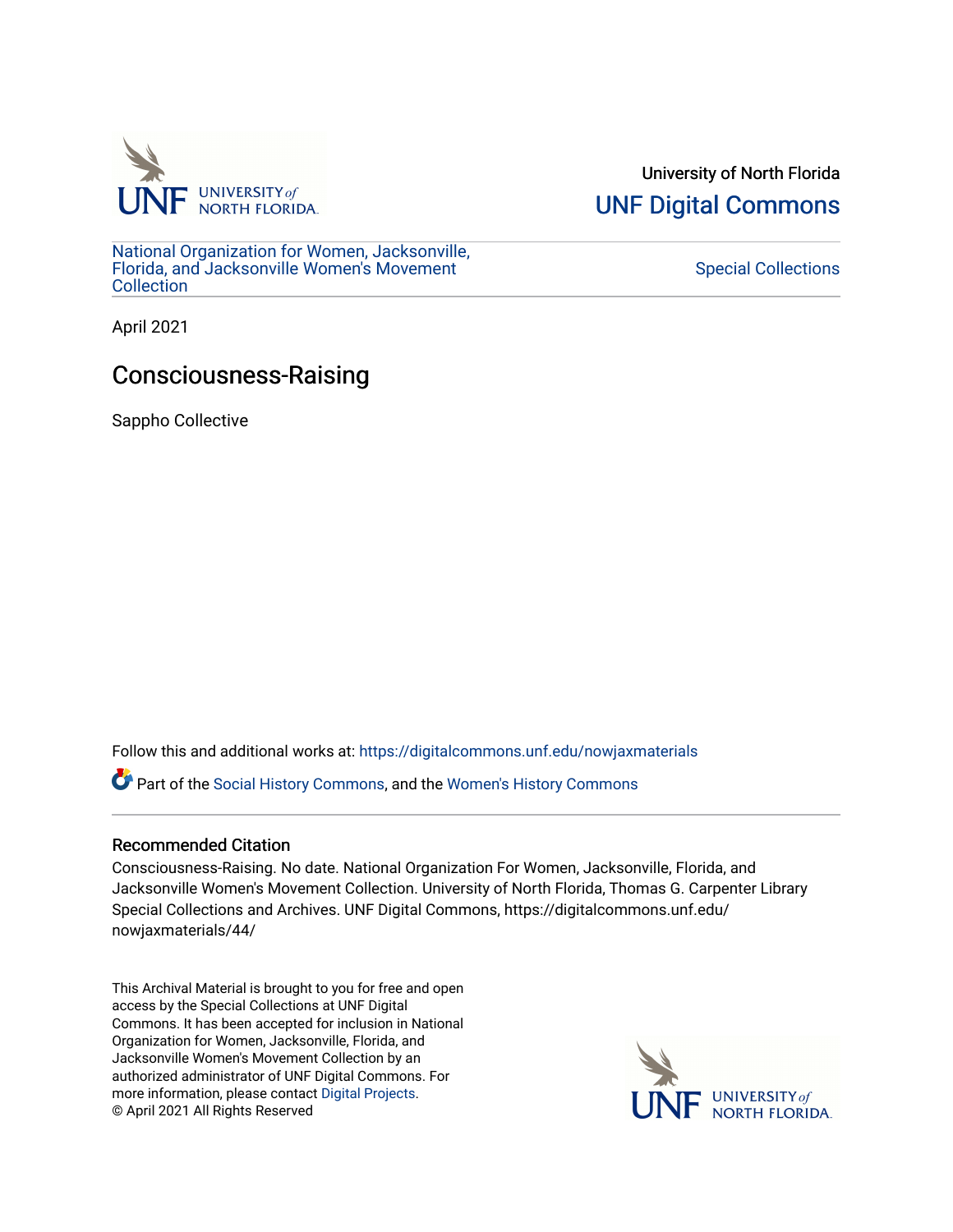## CONSCIOUSNESS-RAISING

Consciousness-raising is conducted in small groups of women numbering from about six to ten members. A topic is chosen and each woman in the group gives testimony from her experience on this topic. Each woman speaks without a time limit unless one is decided on by the group. No woman may be criticized or challenged about her testimony by members of the group. The group may, however, ask questions of clarification after a woman has finished her testimony, regarding portions of that testimony. The order in which women speak can be determined by lot or by any means the group agrees to. Under the circumstances no information shared with the group during testimony is ever to go outside the group. Personal testimony is confidential. Not only should testimony not be spoken about outside the group; it also should not be written down either for group records or in individual notes, diaries, and so on. Each woman in the group must be assured that her testimony can be trusted to remain within the group and never jeopardize her in any way.

Suppose the topic agreed upon by the group is "What keeps women separate from each other?" Each woman in the group gives testimony from her personal experience. For instance, a woman may explain how her parents encouraged her to compete with other young girls for male attention. Another may testify to her anger at being derided and gossipped about by her supposed girlfriends. After each woman gives testimony, the group draws generalizations. An example of the generalizations which would emerge from this testimony is that from a very early age the women were taught to distrust and to compete with other women. Generalizations about topics will vary according to the testimony of each particular group; however, regardless of the topic, certain themes will be seen to run through each testimony. It is the group's job to recognize these themes and to state them as generalizations. While each of our experiences has been individual, our oppression has taken similar forms. Generalizing helps uncover these consistencies in the experiences of women. In a short time, the women in a consciousness-raising group begin to have a very clear idea of the mechanics of oppression, and of women-hatred. Some groups find it of value to write down the generalizations, (not the testimony) that emerge from each meeting, so that they might refer to them in the event they want to write group papers, do actions, and so on in the relation to their consciousness raising.

The process of consciousness-raising is very simple. Basically, women speak to each other out of their own direct experience. However, the carrying out of the process is not so simple. The reason for this lies in our oppression. It is harder for women to talk to each other and to trust one another. It takes a consciousness-raising group at least four to six weeks to mesh, because of this initial reserve. Once women begin to open up to each other, another problem arises--women develop different ideas about solutions for the same problem. Some take reformist views, and others take revolutionary views. These political differences usually become crucial when the group has been together for about four months. At that time, it is advisable for the group to make a decision either to split along political lines, or to stay together. After weathering these storms, the group can be considered solid. It usually takes about eight months to a year for members in the group to build real trust, respect, and love for one another. At first glance, this process may seem long, but when we consider how many years each woman has been taught to despise other women, eight months to one year is a remarkably short time in which to trust, respect, and love other women.

The process of consciousness-raising is the only process the Women's Liberation Movement has yet developed which enables women to develop a political awareness of their oppression, which breaks down carefully imposed cultural barriers to building understanding and love of each other and of oneself, and which offers collective experience--communal development of trust, growth, political analysis and action. Women rapping in twos and threes is an isolated and less effective experience in comparison. Thought-out actions build cooperation and bring women closer together, but consciousness raising is still es sential to building trust. The corner-stone of the Movement is consciousness :raising.

## Suggested Topics for Cons ciousness Raising

1. How was womanhood presented to you as a child? What expectations were you supposed to fulfill? What do you think of womanhood now? 2. What were your early childhood experiences with sex? With relatives,